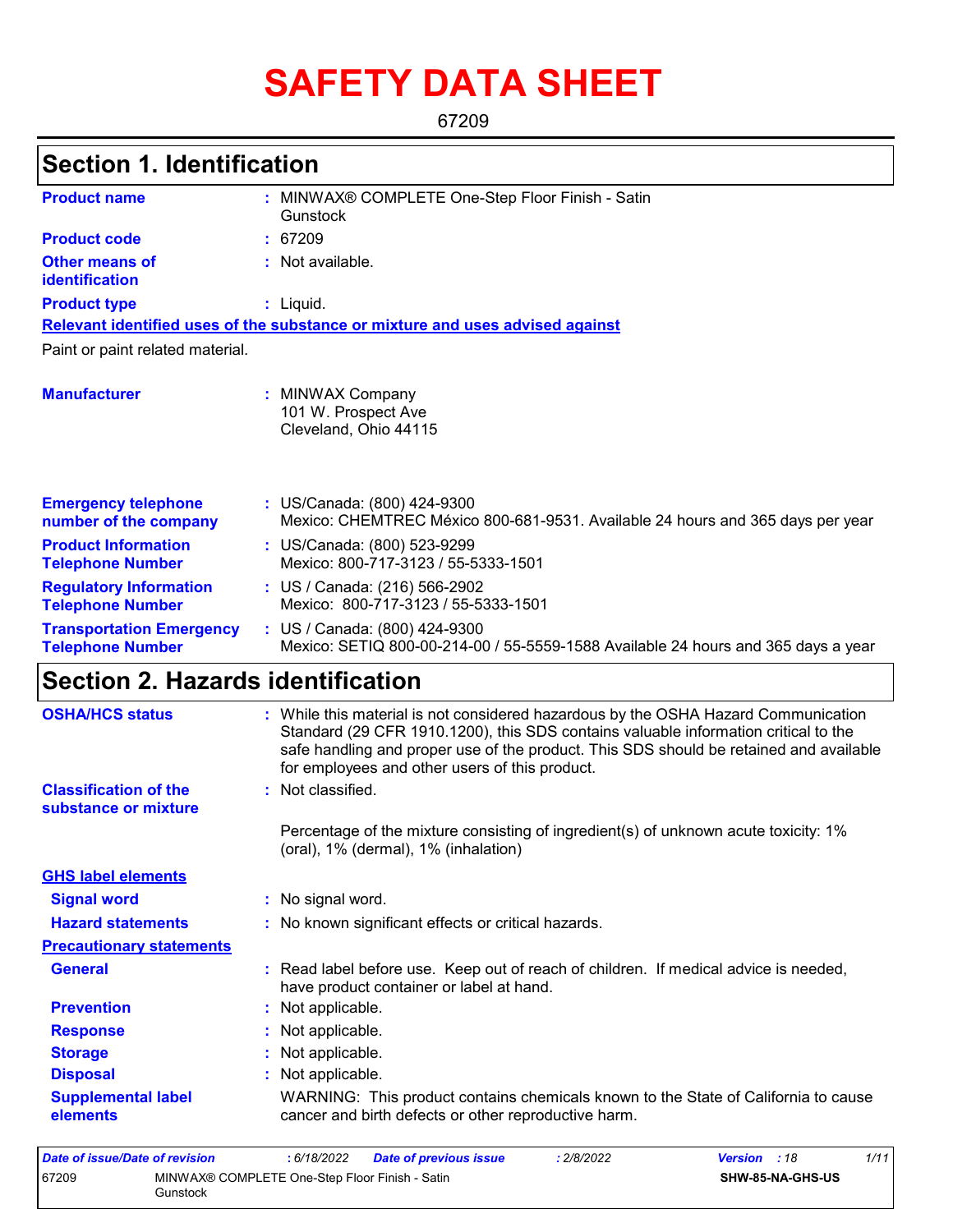### **Section 2. Hazards identification**

Please refer to the SDS for additional information. Keep out of reach of children. Do not transfer contents to other containers for storage.

**Hazards not otherwise classified**

## **Section 3. Composition/information on ingredients**

**:** None known.

| Substance/mixture                              | : Mixture        |
|------------------------------------------------|------------------|
| <b>Other means of</b><br><b>identification</b> | : Not available. |

#### **CAS number/other identifiers**

| Ingredient name                                         | % by weight | <b>CAS number</b>         |
|---------------------------------------------------------|-------------|---------------------------|
| Propylene Glycol                                        | $≤10$       | 57-55-6                   |
| Fumed Amorphous Silica<br>2-Methoxymethylethoxypropanol | ≤3<br>′≤3   | 112945-52-5<br>34590-94-8 |
|                                                         |             |                           |

Any concentration shown as a range is to protect confidentiality or is due to batch variation.

**There are no additional ingredients present which, within the current knowledge of the supplier and in the concentrations applicable, are classified and hence require reporting in this section.**

**Occupational exposure limits, if available, are listed in Section 8.**

### **Section 4. First aid measures**

#### **Description of necessary first aid measures**

| <b>Eye contact</b>  | : Immediately flush eyes with plenty of water, occasionally lifting the upper and lower<br>eyelids. Check for and remove any contact lenses. Get medical attention if irritation<br>occurs.                                                                    |
|---------------------|----------------------------------------------------------------------------------------------------------------------------------------------------------------------------------------------------------------------------------------------------------------|
| <b>Inhalation</b>   | : Remove victim to fresh air and keep at rest in a position comfortable for breathing. Get<br>medical attention if symptoms occur.                                                                                                                             |
| <b>Skin contact</b> | : Flush contaminated skin with plenty of water. Remove contaminated clothing and<br>shoes. Get medical attention if symptoms occur.                                                                                                                            |
| <b>Ingestion</b>    | : Wash out mouth with water. If material has been swallowed and the exposed person is<br>conscious, give small quantities of water to drink. Do not induce vomiting unless<br>directed to do so by medical personnel. Get medical attention if symptoms occur. |

| Most important symptoms/effects, acute and delayed |                                                                                                                                |
|----------------------------------------------------|--------------------------------------------------------------------------------------------------------------------------------|
| <b>Potential acute health effects</b>              |                                                                                                                                |
| Eye contact                                        | : No known significant effects or critical hazards.                                                                            |
| <b>Inhalation</b>                                  | : No known significant effects or critical hazards.                                                                            |
| <b>Skin contact</b>                                | : No known significant effects or critical hazards.                                                                            |
| <b>Ingestion</b>                                   | : No known significant effects or critical hazards.                                                                            |
| <b>Over-exposure signs/symptoms</b>                |                                                                                                                                |
| Eye contact                                        | : No specific data.                                                                                                            |
| <b>Inhalation</b>                                  | : No specific data.                                                                                                            |
| <b>Skin contact</b>                                | : No specific data.                                                                                                            |
| <b>Ingestion</b>                                   | : No specific data.                                                                                                            |
|                                                    | Indication of immediate medical attention and special treatment needed, if necessary                                           |
| <b>Notes to physician</b>                          | : Treat symptomatically. Contact poison treatment specialist immediately if large<br>quantities have been ingested or inhaled. |

| Date of issue/Date of revision |                                                            | : 6/18/2022 | <b>Date of previous issue</b> | 2/8/2022 | <b>Version</b> : 18 |                         | 2/11 |
|--------------------------------|------------------------------------------------------------|-------------|-------------------------------|----------|---------------------|-------------------------|------|
| 67209                          | MINWAX® COMPLETE One-Step Floor Finish - Satin<br>Gunstock |             |                               |          |                     | <b>SHW-85-NA-GHS-US</b> |      |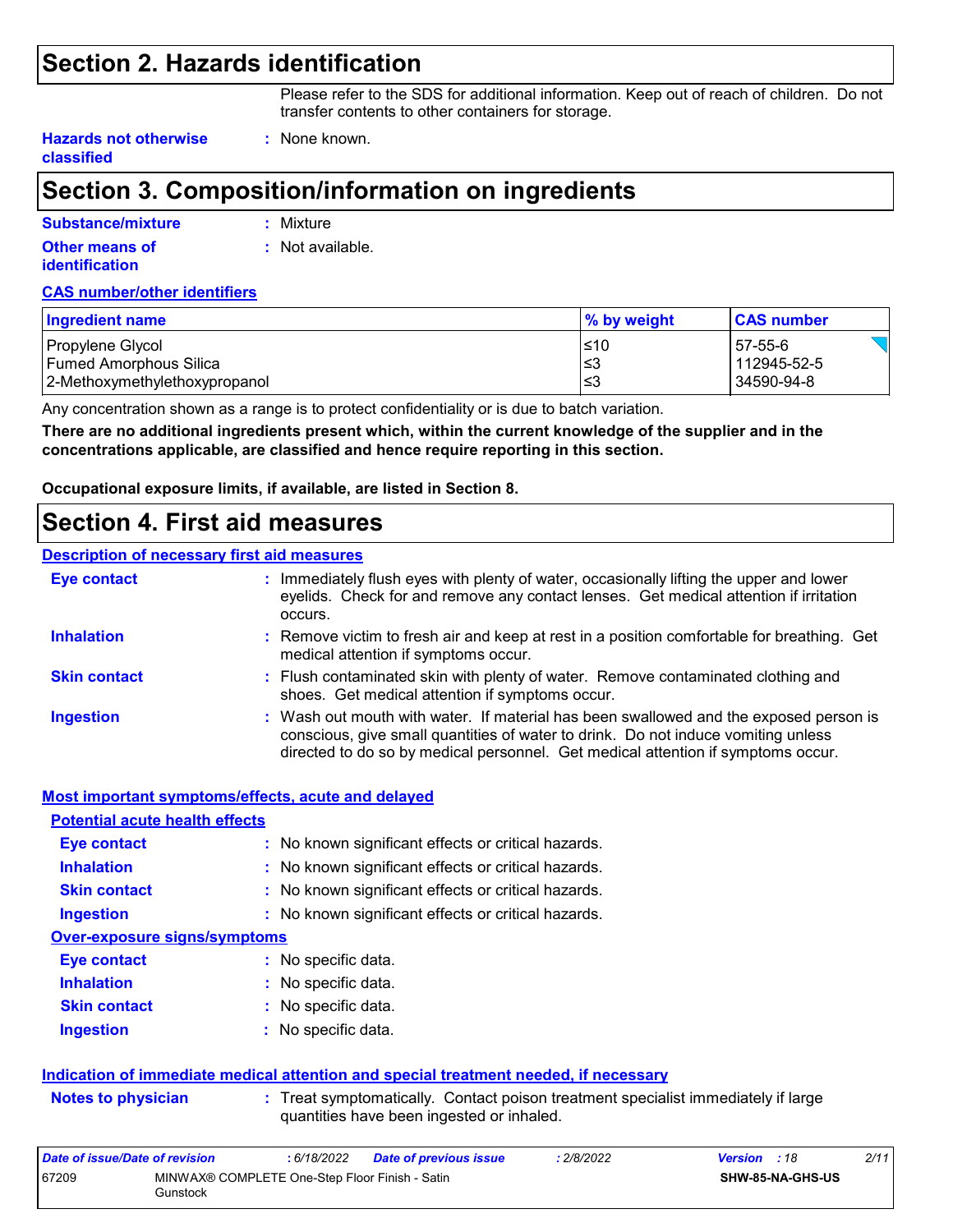## **Section 4. First aid measures**

**Specific treatments :** No specific treatment.

**Protection of first-aiders :** No action shall be taken involving any personal risk or without suitable training.

#### **See toxicological information (Section 11)**

| <b>Section 5. Fire-fighting measures</b>                 |                                                                                                                                                                                                     |  |  |  |  |
|----------------------------------------------------------|-----------------------------------------------------------------------------------------------------------------------------------------------------------------------------------------------------|--|--|--|--|
| <b>Extinguishing media</b>                               |                                                                                                                                                                                                     |  |  |  |  |
| <b>Suitable extinguishing</b><br>media                   | : Use an extinguishing agent suitable for the surrounding fire.                                                                                                                                     |  |  |  |  |
| <b>Unsuitable extinguishing</b><br>media                 | : None known.                                                                                                                                                                                       |  |  |  |  |
| <b>Specific hazards arising</b><br>from the chemical     | : In a fire or if heated, a pressure increase will occur and the container may burst.                                                                                                               |  |  |  |  |
| <b>Hazardous thermal</b><br>decomposition products       | Decomposition products may include the following materials:<br>carbon dioxide<br>carbon monoxide<br>metal oxide/oxides                                                                              |  |  |  |  |
| <b>Special protective actions</b><br>for fire-fighters   | : Promptly isolate the scene by removing all persons from the vicinity of the incident if<br>there is a fire. No action shall be taken involving any personal risk or without suitable<br>training. |  |  |  |  |
| <b>Special protective</b><br>equipment for fire-fighters | : Fire-fighters should wear appropriate protective equipment and self-contained breathing<br>apparatus (SCBA) with a full face-piece operated in positive pressure mode.                            |  |  |  |  |

## **Section 6. Accidental release measures**

#### **Personal precautions, protective equipment and emergency procedures**

| For non-emergency<br>personnel                               |    | : No action shall be taken involving any personal risk or without suitable training.<br>Evacuate surrounding areas. Keep unnecessary and unprotected personnel from<br>entering. Do not touch or walk through spilled material. Put on appropriate personal<br>protective equipment.                                                                                                                                                                                                                                                                                                       |
|--------------------------------------------------------------|----|--------------------------------------------------------------------------------------------------------------------------------------------------------------------------------------------------------------------------------------------------------------------------------------------------------------------------------------------------------------------------------------------------------------------------------------------------------------------------------------------------------------------------------------------------------------------------------------------|
| For emergency responders                                     | ÷. | If specialized clothing is required to deal with the spillage, take note of any information in<br>Section 8 on suitable and unsuitable materials. See also the information in "For non-<br>emergency personnel".                                                                                                                                                                                                                                                                                                                                                                           |
| <b>Environmental precautions</b>                             |    | : Avoid dispersal of spilled material and runoff and contact with soil, waterways, drains<br>and sewers. Inform the relevant authorities if the product has caused environmental<br>pollution (sewers, waterways, soil or air).                                                                                                                                                                                                                                                                                                                                                            |
| <b>Methods and materials for containment and cleaning up</b> |    |                                                                                                                                                                                                                                                                                                                                                                                                                                                                                                                                                                                            |
| <b>Small spill</b>                                           |    | : Stop leak if without risk. Move containers from spill area. Dilute with water and mop up<br>if water-soluble. Alternatively, or if water-insoluble, absorb with an inert dry material and<br>place in an appropriate waste disposal container. Dispose of via a licensed waste<br>disposal contractor.                                                                                                                                                                                                                                                                                   |
| <b>Large spill</b>                                           |    | : Stop leak if without risk. Move containers from spill area. Prevent entry into sewers,<br>water courses, basements or confined areas. Wash spillages into an effluent treatment<br>plant or proceed as follows. Contain and collect spillage with non-combustible,<br>absorbent material e.g. sand, earth, vermiculite or diatomaceous earth and place in<br>container for disposal according to local regulations (see Section 13). Dispose of via a<br>licensed waste disposal contractor. Note: see Section 1 for emergency contact<br>information and Section 13 for waste disposal. |

| Date of issue/Date of revision |                                                                   | : 6/18/2022 | <b>Date of previous issue</b> | : 2/8/2022 | <b>Version</b> : 18 |                         | 3/11 |
|--------------------------------|-------------------------------------------------------------------|-------------|-------------------------------|------------|---------------------|-------------------------|------|
| 67209                          | MINWAX® COMPLETE One-Step Floor Finish - Satin<br><b>Bunstock</b> |             |                               |            |                     | <b>SHW-85-NA-GHS-US</b> |      |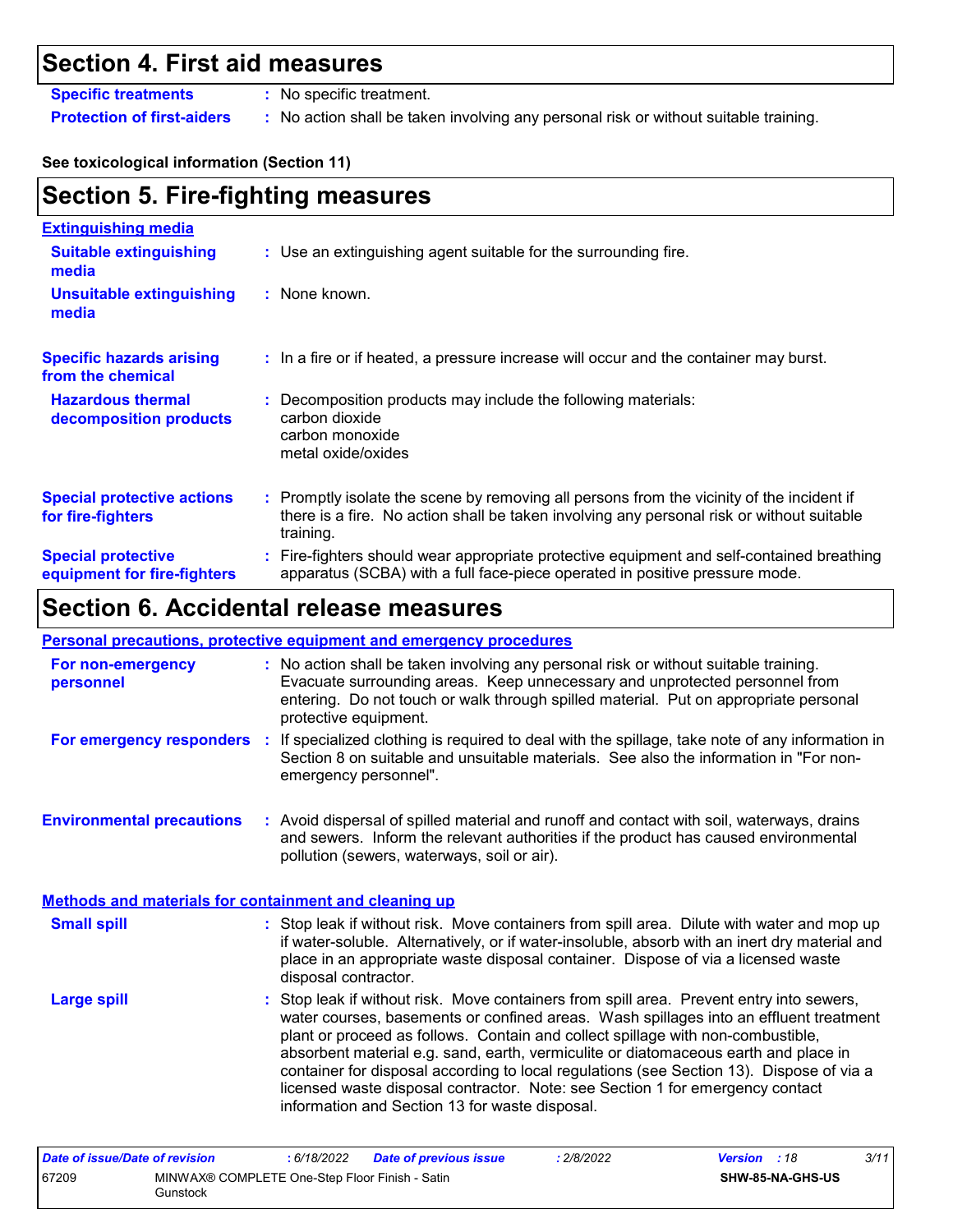## **Section 7. Handling and storage**

| <b>Precautions for safe handling</b>                                             |                                                                                                                                                                                                                                                                                                                                                                                                                                                                                                                                                                                    |
|----------------------------------------------------------------------------------|------------------------------------------------------------------------------------------------------------------------------------------------------------------------------------------------------------------------------------------------------------------------------------------------------------------------------------------------------------------------------------------------------------------------------------------------------------------------------------------------------------------------------------------------------------------------------------|
| <b>Protective measures</b>                                                       | : Put on appropriate personal protective equipment (see Section 8).                                                                                                                                                                                                                                                                                                                                                                                                                                                                                                                |
| <b>Advice on general</b><br>occupational hygiene                                 | : Eating, drinking and smoking should be prohibited in areas where this material is<br>handled, stored and processed. Workers should wash hands and face before eating,<br>drinking and smoking. Remove contaminated clothing and protective equipment before<br>entering eating areas. See also Section 8 for additional information on hygiene<br>measures.                                                                                                                                                                                                                      |
| <b>Conditions for safe storage,</b><br>including any<br><b>incompatibilities</b> | : Store in accordance with local regulations. Store in original container protected from<br>direct sunlight in a dry, cool and well-ventilated area, away from incompatible materials<br>(see Section 10) and food and drink. Keep container tightly closed and sealed until<br>ready for use. Containers that have been opened must be carefully resealed and kept<br>upright to prevent leakage. Do not store in unlabeled containers. Use appropriate<br>containment to avoid environmental contamination. See Section 10 for incompatible<br>materials before handling or use. |

### **Section 8. Exposure controls/personal protection**

#### **Control parameters**

#### **Occupational exposure limits (OSHA United States)**

| <b>Ingredient name</b>        | CAS#          | <b>Exposure limits</b>                  |
|-------------------------------|---------------|-----------------------------------------|
| Propylene Glycol              | $57 - 55 - 6$ | OARS WEEL (United States, 1/2021).      |
|                               |               | TWA: 10 mg/m <sup>3</sup> 8 hours.      |
| <b>Fumed Amorphous Silica</b> | 112945-52-5   | NIOSH REL (United States, 10/2020).     |
|                               |               | TWA: 6 mg/m <sup>3</sup> 10 hours.      |
| 2-Methoxymethylethoxypropanol | 34590-94-8    | ACGIH TLV (United States, 1/2021).      |
|                               |               | Absorbed through skin.                  |
|                               |               | TWA: 100 ppm 8 hours.                   |
|                               |               | TWA: $606$ mg/m <sup>3</sup> 8 hours.   |
|                               |               | STEL: 150 ppm 15 minutes.               |
|                               |               | STEL: 909 mg/m <sup>3</sup> 15 minutes. |
|                               |               | NIOSH REL (United States, 10/2020).     |
|                               |               | Absorbed through skin.                  |
|                               |               | TWA: 100 ppm 10 hours.                  |
|                               |               | TWA: $600 \text{ mg/m}^3$ 10 hours.     |
|                               |               | STEL: 150 ppm 15 minutes.               |
|                               |               | STEL: 900 mg/m <sup>3</sup> 15 minutes. |
|                               |               | OSHA PEL (United States, 5/2018).       |
|                               |               | Absorbed through skin.                  |
|                               |               | TWA: 100 ppm 8 hours.                   |
|                               |               | TWA: $600 \text{ mg/m}^3$ 8 hours.      |
|                               |               |                                         |

#### **Occupational exposure limits (Canada)**

| <b>Ingredient name</b>                                              |            | CAS#                          | <b>Exposure limits</b>                          |                                                                                                                                                                                                                                                                                                                                                                     |      |
|---------------------------------------------------------------------|------------|-------------------------------|-------------------------------------------------|---------------------------------------------------------------------------------------------------------------------------------------------------------------------------------------------------------------------------------------------------------------------------------------------------------------------------------------------------------------------|------|
| Dipropylene glycol monomethyl ether                                 |            | 34590-94-8                    | Absorbed through skin.<br>TWA: 100 ppm 8 hours. | CA Alberta Provincial (Canada, 6/2018).<br>8 hrs OEL: 100 ppm 8 hours.<br>15 min OEL: 909 mg/m <sup>3</sup> 15 minutes.<br>8 hrs OEL: 606 mg/m <sup>3</sup> 8 hours.<br>15 min OEL: 150 ppm 15 minutes.<br><b>CA British Columbia Provincial (Canada,</b><br>6/2021). Absorbed through skin.<br>STEL: 150 ppm 15 minutes.<br>CA Quebec Provincial (Canada, 6/2021). |      |
| Date of issue/Date of revision                                      | :6/18/2022 | <b>Date of previous issue</b> | : 2/8/2022                                      | <b>Version</b> : 18                                                                                                                                                                                                                                                                                                                                                 | 4/11 |
| 67209<br>MINWAX® COMPLETE One-Step Floor Finish - Satin<br>Gunstock |            | <b>SHW-85-NA-GHS-US</b>       |                                                 |                                                                                                                                                                                                                                                                                                                                                                     |      |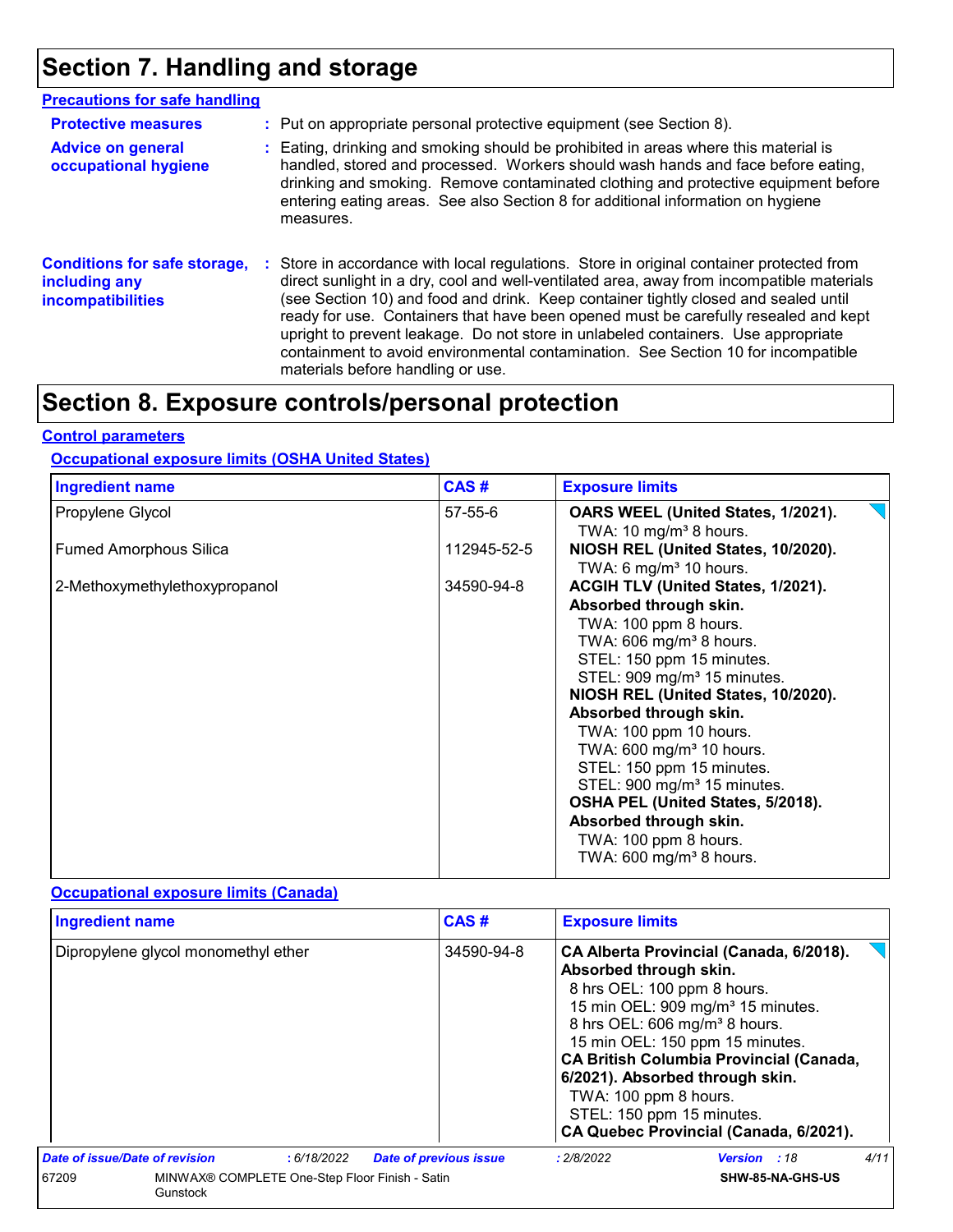## **Section 8. Exposure controls/personal protection**

| Absorbed through skin.                     |
|--------------------------------------------|
| TWAEV: 100 ppm 8 hours.                    |
|                                            |
| TWAEV: 606 mg/m <sup>3</sup> 8 hours.      |
| STEV: 150 ppm 15 minutes.                  |
| STEV: 909 mg/m <sup>3</sup> 15 minutes.    |
| CA Ontario Provincial (Canada, 6/2019).    |
| Absorbed through skin.                     |
| STEL: 150 ppm 15 minutes.                  |
| TWA: 100 ppm 8 hours.                      |
| <b>CA Saskatchewan Provincial (Canada,</b> |
|                                            |
| 7/2013). Absorbed through skin.            |
| STEL: 150 ppm 15 minutes.                  |
| TWA: 100 ppm 8 hours.                      |
|                                            |
|                                            |

#### **Occupational exposure limits (Mexico)**

|                               | CAS#       | <b>Exposure limits</b>                                                                                              |
|-------------------------------|------------|---------------------------------------------------------------------------------------------------------------------|
| 2-Methoxymethylethoxypropanol | 34590-94-8 | NOM-010-STPS-2014 (Mexico, 4/2016).<br>Absorbed through skin.<br>TWA: 100 ppm 8 hours.<br>STEL: 150 ppm 15 minutes. |

| <b>Appropriate engineering</b><br><b>controls</b> | : Good general ventilation should be sufficient to control worker exposure to airborne<br>contaminants.                                                                                                                                                                                                                                                                                         |
|---------------------------------------------------|-------------------------------------------------------------------------------------------------------------------------------------------------------------------------------------------------------------------------------------------------------------------------------------------------------------------------------------------------------------------------------------------------|
| <b>Environmental exposure</b><br><b>controls</b>  | Emissions from ventilation or work process equipment should be checked to ensure<br>they comply with the requirements of environmental protection legislation. In some<br>cases, fume scrubbers, filters or engineering modifications to the process equipment<br>will be necessary to reduce emissions to acceptable levels.                                                                   |
| <b>Individual protection measures</b>             |                                                                                                                                                                                                                                                                                                                                                                                                 |
| <b>Hygiene measures</b>                           | Wash hands, forearms and face thoroughly after handling chemical products, before<br>eating, smoking and using the lavatory and at the end of the working period.<br>Appropriate techniques should be used to remove potentially contaminated clothing.<br>Wash contaminated clothing before reusing. Ensure that eyewash stations and safety<br>showers are close to the workstation location. |
| <b>Eye/face protection</b>                        | Safety eyewear complying with an approved standard should be used when a risk<br>assessment indicates this is necessary to avoid exposure to liquid splashes, mists,<br>gases or dusts. If contact is possible, the following protection should be worn, unless<br>the assessment indicates a higher degree of protection: safety glasses with side-<br>shields.                                |
| <b>Skin protection</b>                            |                                                                                                                                                                                                                                                                                                                                                                                                 |
| <b>Hand protection</b>                            | : Chemical-resistant, impervious gloves complying with an approved standard should be<br>worn at all times when handling chemical products if a risk assessment indicates this is<br>necessary.                                                                                                                                                                                                 |
| <b>Body protection</b>                            | Personal protective equipment for the body should be selected based on the task being<br>performed and the risks involved and should be approved by a specialist before<br>handling this product.                                                                                                                                                                                               |
| <b>Other skin protection</b>                      | : Appropriate footwear and any additional skin protection measures should be selected<br>based on the task being performed and the risks involved and should be approved by a<br>specialist before handling this product.                                                                                                                                                                       |
| <b>Respiratory protection</b>                     | Based on the hazard and potential for exposure, select a respirator that meets the<br>appropriate standard or certification. Respirators must be used according to a<br>respiratory protection program to ensure proper fitting, training, and other important<br>aspects of use.                                                                                                               |

| Date of issue/Date of revision |                                                            | : 6/18/2022 | <b>Date of previous issue</b> | 2/8/2022 | <b>Version</b> : 18 |                         | 5/11 |
|--------------------------------|------------------------------------------------------------|-------------|-------------------------------|----------|---------------------|-------------------------|------|
| 67209                          | MINWAX® COMPLETE One-Step Floor Finish - Satin<br>Gunstock |             |                               |          |                     | <b>SHW-85-NA-GHS-US</b> |      |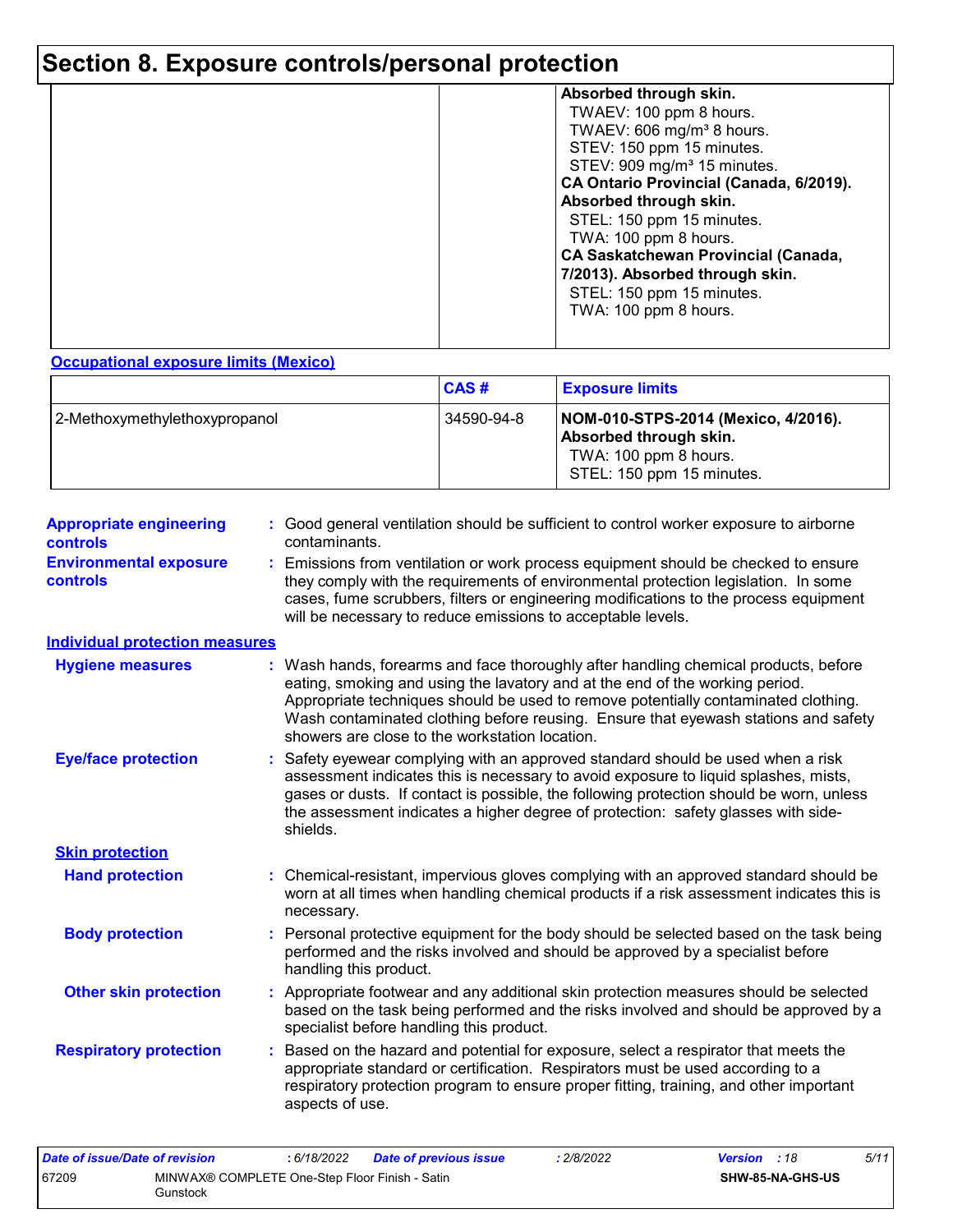## **Section 9. Physical and chemical properties**

The conditions of measurement of all properties are at standard temperature and pressure unless otherwise indicated.

| <b>Appearance</b>                                                 |                                                                |
|-------------------------------------------------------------------|----------------------------------------------------------------|
| <b>Physical state</b>                                             | $:$ Liquid.                                                    |
| <b>Color</b>                                                      | Not available.                                                 |
| Odor                                                              | Not available.                                                 |
| <b>Odor threshold</b>                                             | Not available.                                                 |
| pH                                                                | - 8                                                            |
| <b>Melting point/freezing point</b>                               | : Not available.                                               |
| <b>Boiling point, initial boiling</b><br>point, and boiling range | : $100^{\circ}$ C (212 $^{\circ}$ F)                           |
| <b>Flash point</b>                                                | : Closed cup: 100°C (212°F) [Pensky-Martens Closed Cup]        |
| <b>Evaporation rate</b>                                           | $0.8$ (butyl acetate = 1)                                      |
| <b>Flammability</b>                                               | Not available.                                                 |
| Lower and upper explosion<br>limit/flammability limit             | : Lower: 1.1%<br>Upper: 14%                                    |
| <b>Vapor pressure</b>                                             | : $2.3$ kPa (17.5 mm Hg)                                       |
| <b>Relative vapor density</b>                                     | : 1 [Air = 1]                                                  |
| <b>Relative density</b>                                           | : 1.04                                                         |
| <b>Solubility</b>                                                 | Not available.                                                 |
| <b>Partition coefficient: n-</b><br>octanol/water                 | : Not applicable.                                              |
| <b>Auto-ignition temperature</b>                                  | : Not available.                                               |
| <b>Decomposition temperature</b>                                  | : Not available.                                               |
| <b>Viscosity</b>                                                  | Kinematic (40°C (104°F)): >20.5 mm <sup>2</sup> /s (>20.5 cSt) |
| <b>Molecular weight</b>                                           | Not applicable.                                                |
| <b>Aerosol product</b>                                            |                                                                |
| <b>Heat of combustion</b>                                         | : $2.282$ kJ/g                                                 |

## **Section 10. Stability and reactivity**

| <b>Reactivity</b>                            | : No specific test data related to reactivity available for this product or its ingredients.              |
|----------------------------------------------|-----------------------------------------------------------------------------------------------------------|
| <b>Chemical stability</b>                    | : The product is stable.                                                                                  |
| <b>Possibility of hazardous</b><br>reactions | : Under normal conditions of storage and use, hazardous reactions will not occur.                         |
| <b>Conditions to avoid</b>                   | : No specific data.                                                                                       |
| <b>Incompatible materials</b>                | : No specific data.                                                                                       |
| <b>Hazardous decomposition</b><br>products   | : Under normal conditions of storage and use, hazardous decomposition products should<br>not be produced. |

| Date of issue/Date of revision |                                                            | : 6/18/2022 | <b>Date of previous issue</b> | 2/8/2022 | <b>Version</b> : 18 |                         | 6/11 |
|--------------------------------|------------------------------------------------------------|-------------|-------------------------------|----------|---------------------|-------------------------|------|
| 67209                          | MINWAX® COMPLETE One-Step Floor Finish - Satin<br>Gunstock |             |                               |          |                     | <b>SHW-85-NA-GHS-US</b> |      |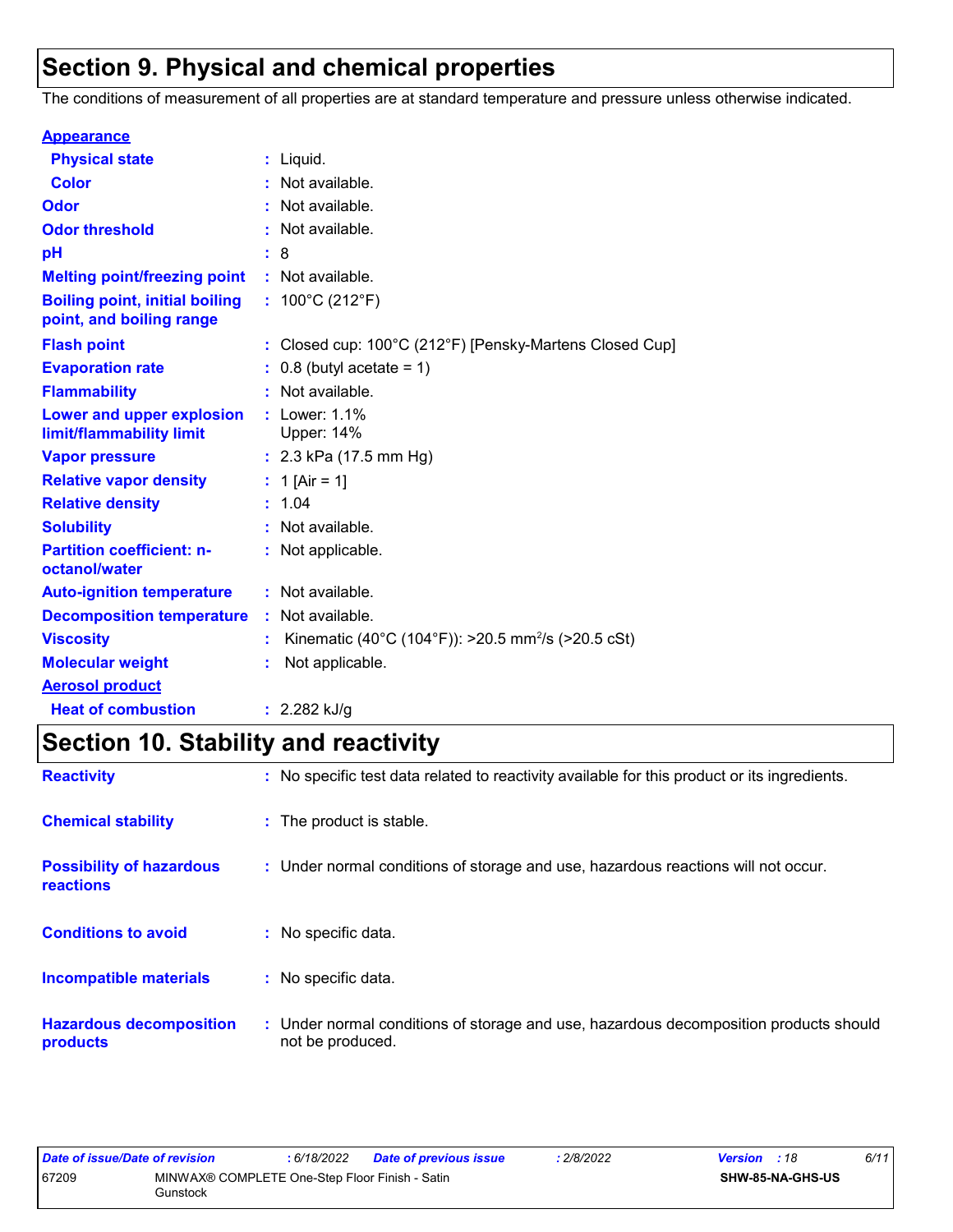### **Section 11. Toxicological information**

#### **Information on toxicological effects**

#### **Acute toxicity**

| <b>Product/ingredient name</b> | <b>Result</b>              | <b>Species</b> | <b>Dose</b>              | <b>Exposure</b> |
|--------------------------------|----------------------------|----------------|--------------------------|-----------------|
| Propylene Glycol               | ILD50 Dermal<br>ILD50 Oral | Rabbit<br>Rat  | 20800 mg/kg<br>$20$ g/kg |                 |
| Fumed Amorphous Silica         | ILD50 Oral                 | Rat            | 3160 mg/kg               |                 |

#### **Irritation/Corrosion**

| <b>Product/ingredient name</b>                       | <b>Result</b>            | <b>Species</b> | <b>Score</b> | <b>Exposure</b>  | <b>Observation</b> |
|------------------------------------------------------|--------------------------|----------------|--------------|------------------|--------------------|
| Propylene Glycol                                     | Eyes - Mild irritant     | Rabbit         |              | 24 hours 500     |                    |
|                                                      |                          |                |              | mg               |                    |
|                                                      | Eyes - Mild irritant     | Rabbit         |              | $100 \text{ mg}$ |                    |
|                                                      | Skin - Moderate irritant | Child          |              | 96 hours 30      |                    |
|                                                      |                          |                |              | % C              |                    |
|                                                      | Skin - Mild irritant     | Human          |              | 168 hours        | $\blacksquare$     |
|                                                      |                          |                |              | 500 mg           |                    |
|                                                      | Skin - Moderate irritant | Human          |              | 72 hours 104     |                    |
|                                                      |                          |                |              | mg I             |                    |
|                                                      | Skin - Mild irritant     | Woman          |              | 96 hours 30      | $\blacksquare$     |
|                                                      |                          |                |              | $\%$             |                    |
| 2-Methoxymethylethoxypropanol   Eyes - Mild irritant |                          | Human          |              | 8 mg             |                    |
|                                                      | Eyes - Mild irritant     | Rabbit         |              | 24 hours 500     |                    |
|                                                      |                          |                |              | mg               |                    |
|                                                      | Skin - Mild irritant     | Rabbit         |              | 500 mg           |                    |

#### **Sensitization**

Not available.

#### **Mutagenicity**

Not available.

#### **Carcinogenicity**

Not available.

#### **Classification**

| <b>Product/ingredient name OSHA</b> | <b>IARC</b> |  |
|-------------------------------------|-------------|--|
| Fumed Amorphous Silica              |             |  |

#### **Reproductive toxicity**

Not available.

#### **Teratogenicity**

Not available.

#### **Specific target organ toxicity (single exposure)**

Not available.

#### **Specific target organ toxicity (repeated exposure)**

Not available.

#### **Aspiration hazard**

Not available.

#### **Information on the likely routes of exposure :** Not available.

| Date of issue/Date of revision |                                                            | : 6/18/2022 | Date of previous issue | : 2/8/2022 | <b>Version</b> : 18 |                         | 7/11 |
|--------------------------------|------------------------------------------------------------|-------------|------------------------|------------|---------------------|-------------------------|------|
| 67209                          | MINWAX® COMPLETE One-Step Floor Finish - Satin<br>Gunstock |             |                        |            |                     | <b>SHW-85-NA-GHS-US</b> |      |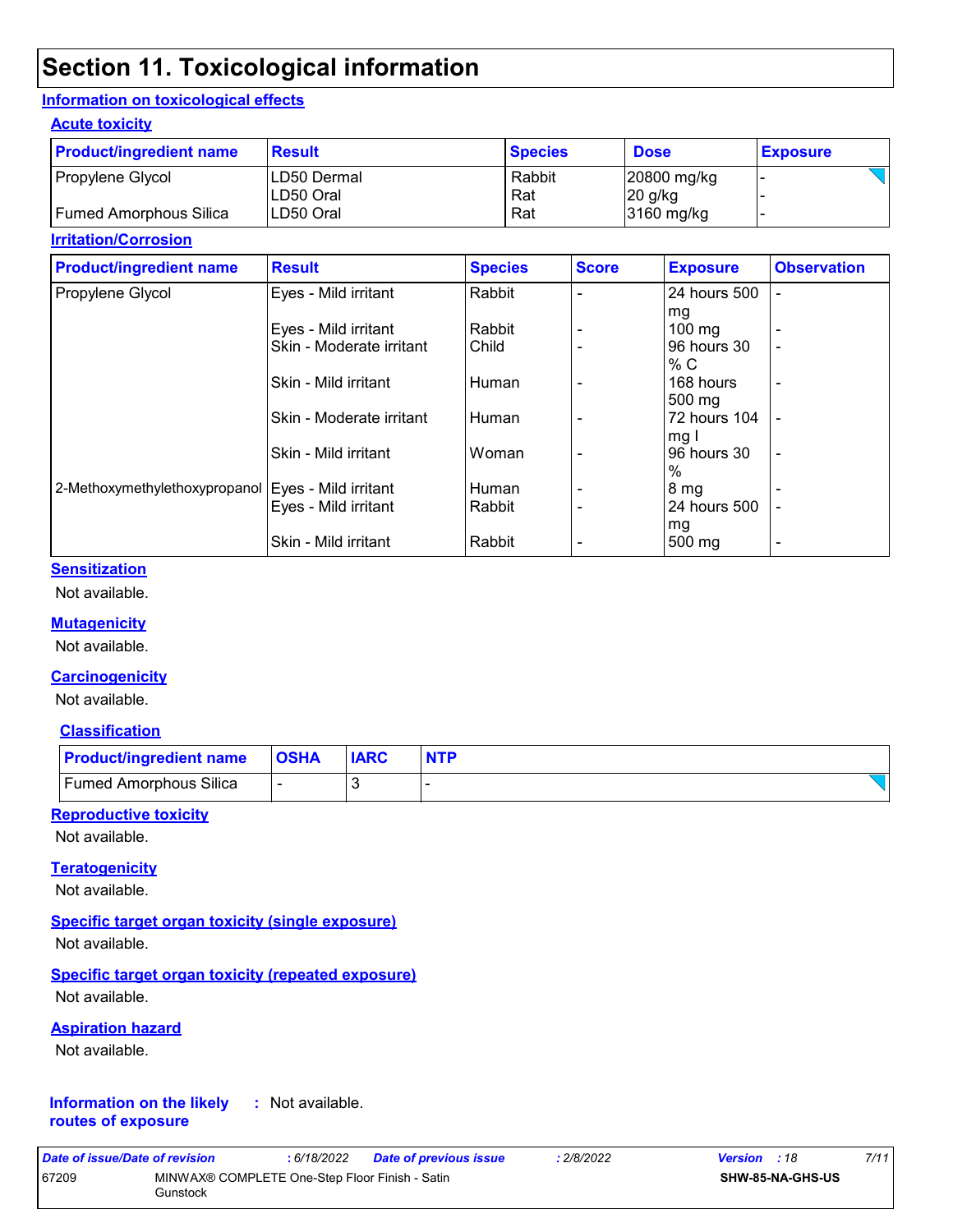## **Section 11. Toxicological information**

| <b>Potential acute health effects</b>   |                                                                                          |
|-----------------------------------------|------------------------------------------------------------------------------------------|
| <b>Eye contact</b>                      | : No known significant effects or critical hazards.                                      |
| <b>Inhalation</b>                       | No known significant effects or critical hazards.                                        |
| <b>Skin contact</b>                     | No known significant effects or critical hazards.                                        |
| <b>Ingestion</b>                        | No known significant effects or critical hazards.                                        |
|                                         |                                                                                          |
|                                         | Symptoms related to the physical, chemical and toxicological characteristics             |
| <b>Eye contact</b>                      | : No specific data.                                                                      |
| <b>Inhalation</b>                       | No specific data.                                                                        |
| <b>Skin contact</b>                     | No specific data.                                                                        |
| <b>Ingestion</b>                        | No specific data.                                                                        |
|                                         |                                                                                          |
|                                         | Delayed and immediate effects and also chronic effects from short and long term exposure |
| <b>Short term exposure</b>              |                                                                                          |
| <b>Potential immediate</b>              | : Not available.                                                                         |
| effects                                 |                                                                                          |
| <b>Potential delayed effects</b>        | : Not available.                                                                         |
| <b>Long term exposure</b>               |                                                                                          |
| <b>Potential immediate</b><br>effects   | : Not available.                                                                         |
| <b>Potential delayed effects</b>        | : Not available.                                                                         |
| <b>Potential chronic health effects</b> |                                                                                          |
| Not available.                          |                                                                                          |
|                                         |                                                                                          |
| <b>General</b>                          | : No known significant effects or critical hazards.                                      |
| <b>Carcinogenicity</b>                  | No known significant effects or critical hazards.                                        |
| <b>Mutagenicity</b>                     | No known significant effects or critical hazards.                                        |
| <b>Teratogenicity</b>                   | No known significant effects or critical hazards.                                        |
| <b>Developmental effects</b>            | No known significant effects or critical hazards.                                        |
| <b>Fertility effects</b>                | : No known significant effects or critical hazards.                                      |
|                                         |                                                                                          |

#### **Numerical measures of toxicity** Not available. **Acute toxicity estimates**

## **Section 12. Ecological information**

| <b>Toxicity</b>                |                                                                        |                                                                |                        |
|--------------------------------|------------------------------------------------------------------------|----------------------------------------------------------------|------------------------|
| <b>Product/ingredient name</b> | <b>Result</b>                                                          | <b>Species</b>                                                 | <b>Exposure</b>        |
| Propylene Glycol               | Acute EC50 >110 ppm Fresh water<br>Acute LC50 1020000 µg/l Fresh water | Daphnia - Daphnia magna<br>Crustaceans - Ceriodaphnia<br>dubia | I48 hours<br>I48 hours |
|                                | Acute LC50 710000 µg/l Fresh water                                     | <b>Fish - Pimephales promelas</b>                              | 96 hours               |

#### **Persistence and degradability**

| Date of issue/Date of revision |                                                            | : 6/18/2022 | <b>Date of previous issue</b> | : 2/8/2022 | <b>Version</b> : 18     | 8/11 |
|--------------------------------|------------------------------------------------------------|-------------|-------------------------------|------------|-------------------------|------|
| 67209                          | MINWAX® COMPLETE One-Step Floor Finish - Satin<br>Gunstock |             |                               |            | <b>SHW-85-NA-GHS-US</b> |      |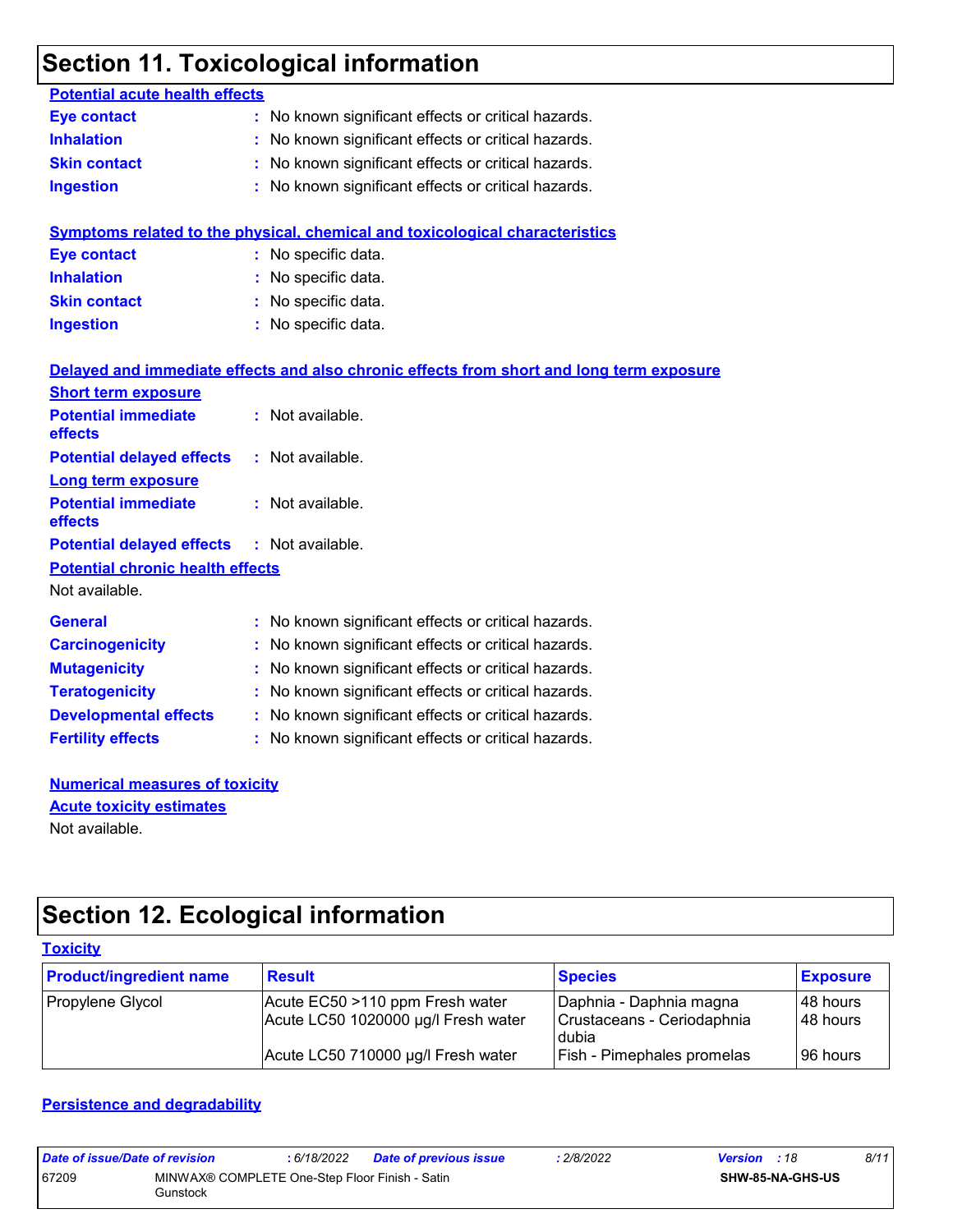## **Section 12. Ecological information**

| <b>Product/ingredient name</b> | <b>Aquatic half-life</b> | <b>Photolysis</b> | Biodegradability |
|--------------------------------|--------------------------|-------------------|------------------|
| Propylene Glycol               |                          |                   | Readily          |

#### **Bioaccumulative potential**

Not available.

#### **Mobility in soil**

**Soil/water partition coefficient (Koc)** 

**:** Not available.

#### **Other adverse effects** : No known significant effects or critical hazards.

### **Section 13. Disposal considerations**

#### **Disposal methods :**

The generation of waste should be avoided or minimized wherever possible. Disposal of this product, solutions and any by-products should at all times comply with the requirements of environmental protection and waste disposal legislation and any regional local authority requirements. Dispose of surplus and non-recyclable products via a licensed waste disposal contractor. Waste should not be disposed of untreated to the sewer unless fully compliant with the requirements of all authorities with jurisdiction. Waste packaging should be recycled. Incineration or landfill should only be considered when recycling is not feasible. This material and its container must be disposed of in a safe way. Empty containers or liners may retain some product residues. Avoid dispersal of spilled material and runoff and contact with soil, waterways, drains and sewers.

### **Section 14. Transport information**

|                                         | <b>DOT</b><br><b>Classification</b> | <b>TDG</b><br><b>Classification</b> | <b>Mexico</b><br><b>Classification</b> | <b>IATA</b>    | <b>IMDG</b>    |
|-----------------------------------------|-------------------------------------|-------------------------------------|----------------------------------------|----------------|----------------|
| <b>UN number</b>                        | Not regulated.                      | Not regulated.                      | Not regulated.                         | Not regulated. | Not regulated. |
| <b>UN proper</b><br>shipping name       | $\blacksquare$                      | $\blacksquare$                      | $\blacksquare$                         |                |                |
| <b>Transport</b><br>hazard class(es)    | $\blacksquare$                      | $\overline{\phantom{a}}$            |                                        |                |                |
| <b>Packing group</b>                    | $\blacksquare$                      | $\overline{\phantom{a}}$            | $\blacksquare$                         | ۰              | $\blacksquare$ |
| <b>Environmental</b><br>hazards         | No.                                 | No.                                 | No.                                    | No.            | No.            |
| <b>Additional</b><br><b>information</b> | $\blacksquare$                      | $\overline{\phantom{0}}$            |                                        |                |                |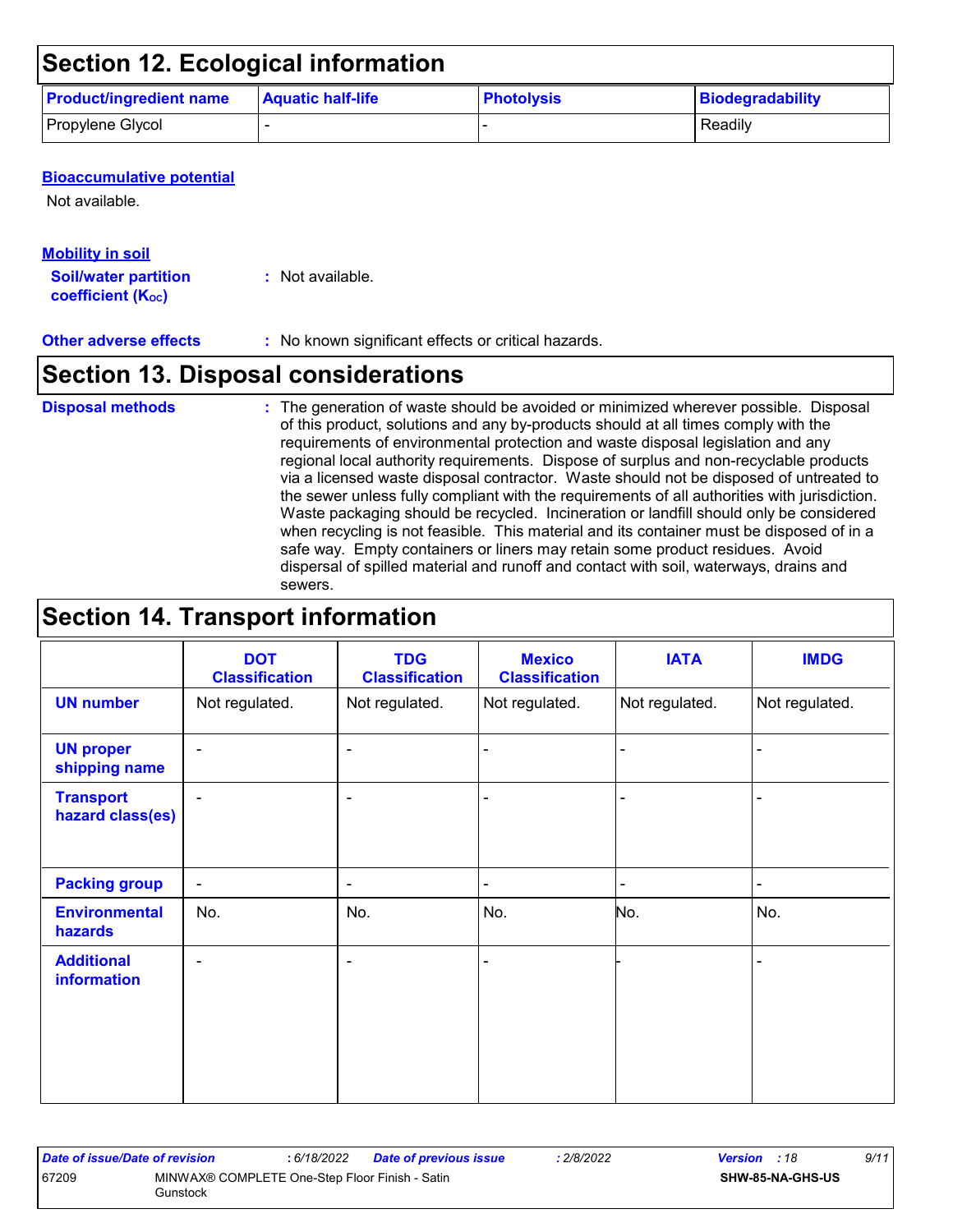### **Section 14. Transport information**

| <b>Special precautions for user :</b>                    | Multi-modal shipping descriptions are provided for informational purposes and do not<br>consider container sizes. The presence of a shipping description for a particular<br>mode of transport (sea, air, etc.), does not indicate that the product is packaged<br>suitably for that mode of transport. All packaging must be reviewed for suitability<br>prior to shipment, and compliance with the applicable regulations is the sole<br>responsibility of the person offering the product for transport. People loading and<br>unloading dangerous goods must be trained on all of the risks deriving from the<br>substances and on all actions in case of emergency situations. |
|----------------------------------------------------------|-------------------------------------------------------------------------------------------------------------------------------------------------------------------------------------------------------------------------------------------------------------------------------------------------------------------------------------------------------------------------------------------------------------------------------------------------------------------------------------------------------------------------------------------------------------------------------------------------------------------------------------------------------------------------------------|
| <b>Transport in bulk according</b><br>to IMO instruments | : Not available.                                                                                                                                                                                                                                                                                                                                                                                                                                                                                                                                                                                                                                                                    |

: Not available. **Proper shipping name :**

### **Section 15. Regulatory information**

**TSCA 5(a)2 proposed significant new use rules**: 5-Chloro-2-methylisothiazolinone; 2-Methyl-4-isothiazolin-3-one

#### **SARA 313**

SARA 313 (40 CFR 372.45) supplier notification can be found on the Environmental Data Sheet.

#### **California Prop. 65**

WARNING: This product contains chemicals known to the State of California to cause cancer and birth defects or other reproductive harm.

| <b>International requiations</b> |
|----------------------------------|
|----------------------------------|

| <b>International lists</b> | : Australia inventory (AIIC): Not determined.                |
|----------------------------|--------------------------------------------------------------|
|                            | China inventory (IECSC): Not determined.                     |
|                            | Japan inventory (CSCL): Not determined.                      |
|                            | Japan inventory (ISHL): Not determined.                      |
|                            | Korea inventory (KECI): Not determined.                      |
|                            | New Zealand Inventory of Chemicals (NZIoC): Not determined.  |
|                            | Philippines inventory (PICCS): Not determined.               |
|                            | Taiwan Chemical Substances Inventory (TCSI): Not determined. |
|                            | Thailand inventory: Not determined.                          |
|                            | Turkey inventory: Not determined.                            |
|                            | Vietnam inventory: Not determined.                           |

### **Section 16. Other information**

**Hazardous Material Information System (U.S.A.)**



**The customer is responsible for determining the PPE code for this material. For more information on HMIS® Personal Protective Equipment (PPE) codes, consult the HMIS® Implementation Manual.**

**Caution: HMIS® ratings are based on a 0-4 rating scale, with 0 representing minimal hazards or risks, and 4 representing significant hazards or risks. Although HMIS® ratings and the associated label are not required on SDSs or products leaving a facility under 29 CFR 1910.1200, the preparer may choose to provide them. HMIS® ratings are to be used with a fully implemented HMIS® program. HMIS® is a registered trademark and service mark of the American Coatings Association, Inc.**

**Procedure used to derive the classification**

|                 | <b>Classification</b> | <b>Justification</b> |
|-----------------|-----------------------|----------------------|
| Not classified. |                       |                      |

| Date of issue/Date of revision |                                                            | : 6/18/2022 | <b>Date of previous issue</b> | .2/8/2022 | <b>Version</b> : 18 |                         | 10/11 |
|--------------------------------|------------------------------------------------------------|-------------|-------------------------------|-----------|---------------------|-------------------------|-------|
| 67209                          | MINWAX® COMPLETE One-Step Floor Finish - Satin<br>Gunstock |             |                               |           |                     | <b>SHW-85-NA-GHS-US</b> |       |